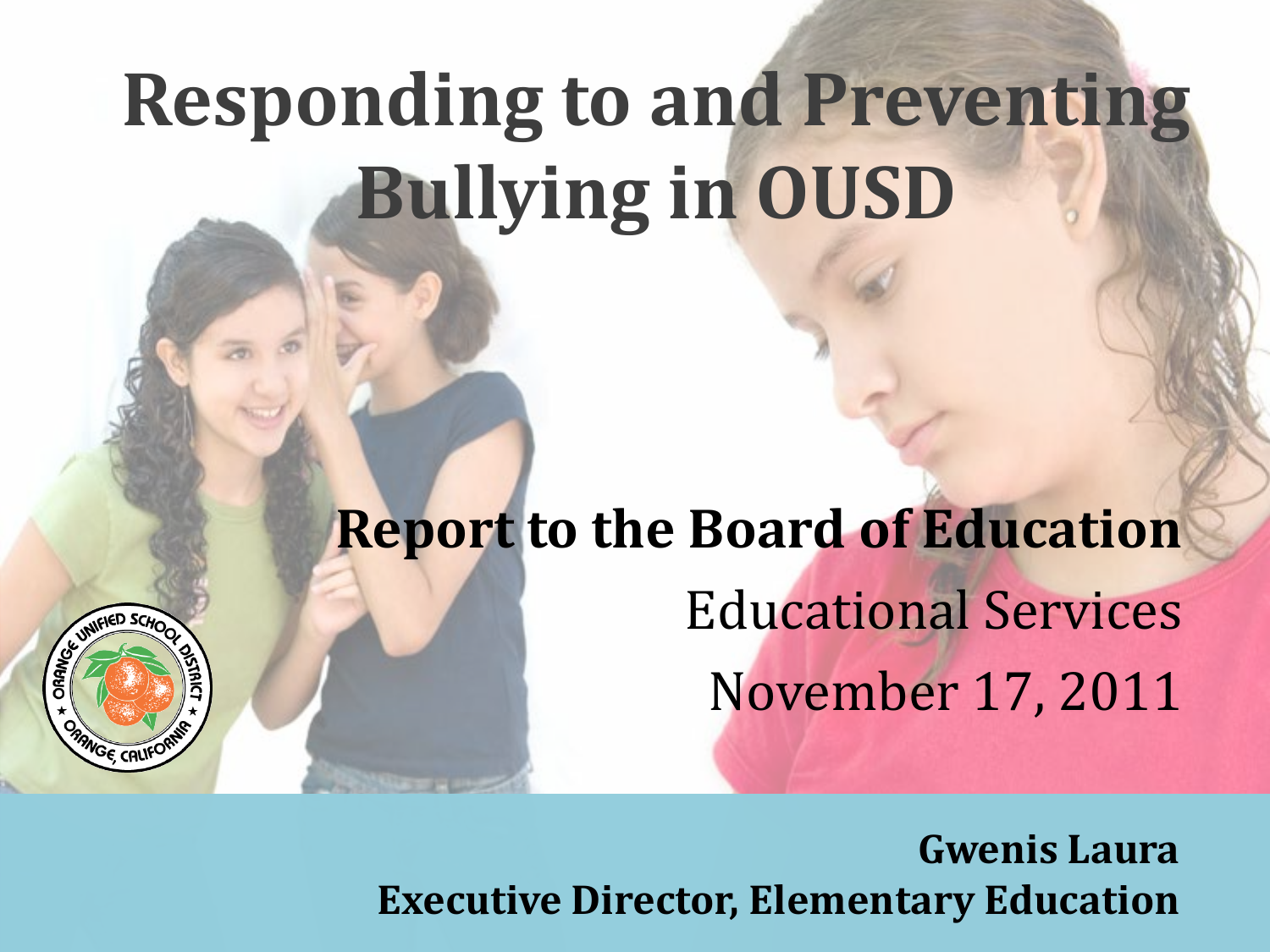#### **What is Bullying?**

#### •Aggressive behavior • Repeated • Imbalance of power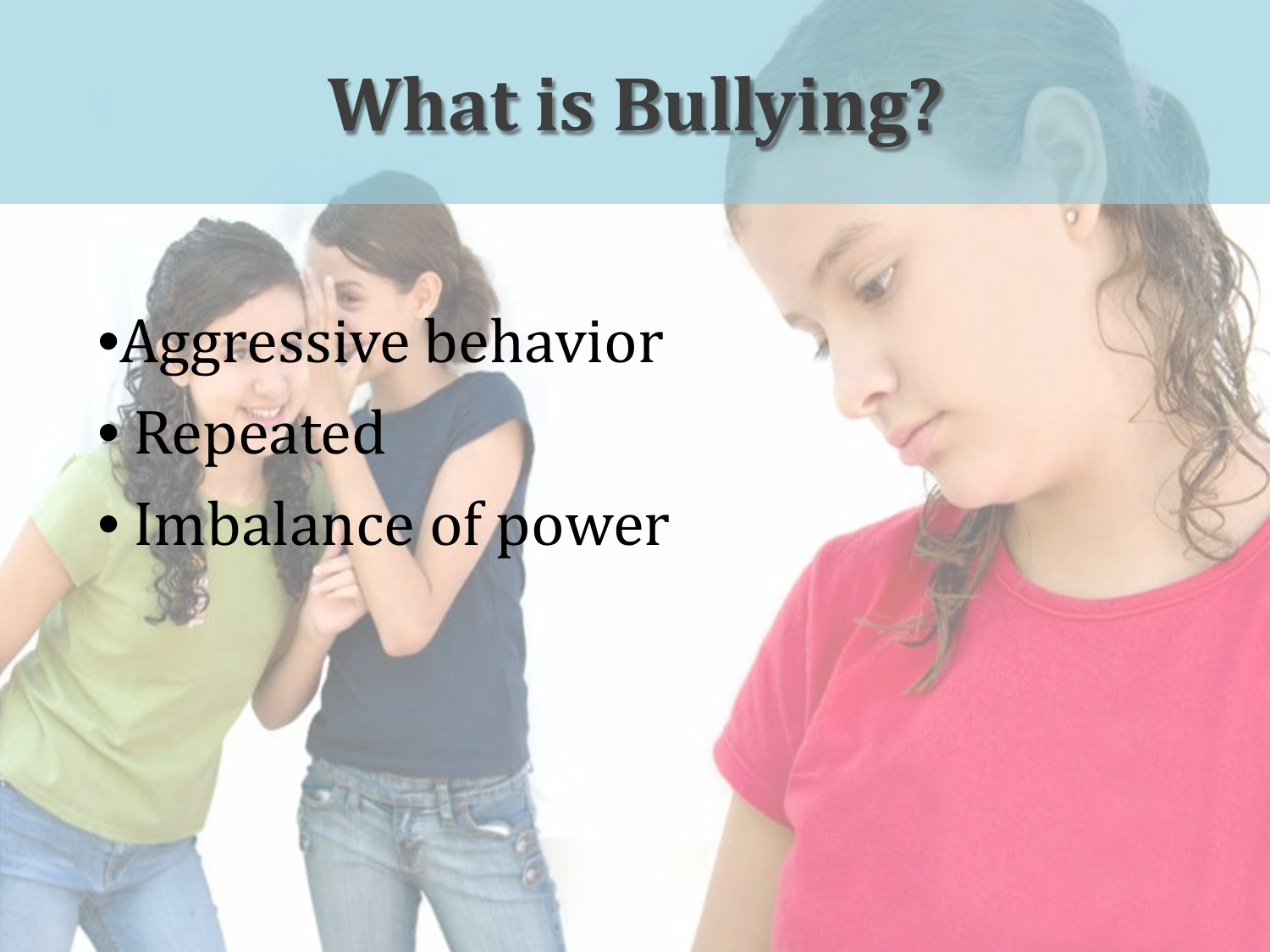### **Why Stop Bullying?**

- Bullying youth are five times as likely to become adult criminals as non-bullies.
- Targets of bullying are more likely to be depressed as adults.
- Preventing bullying lowers rates of vandalism, fighting, theft and truancy.
- Youth who are safe can learn.
- It's the law (AB 9; AB 1156)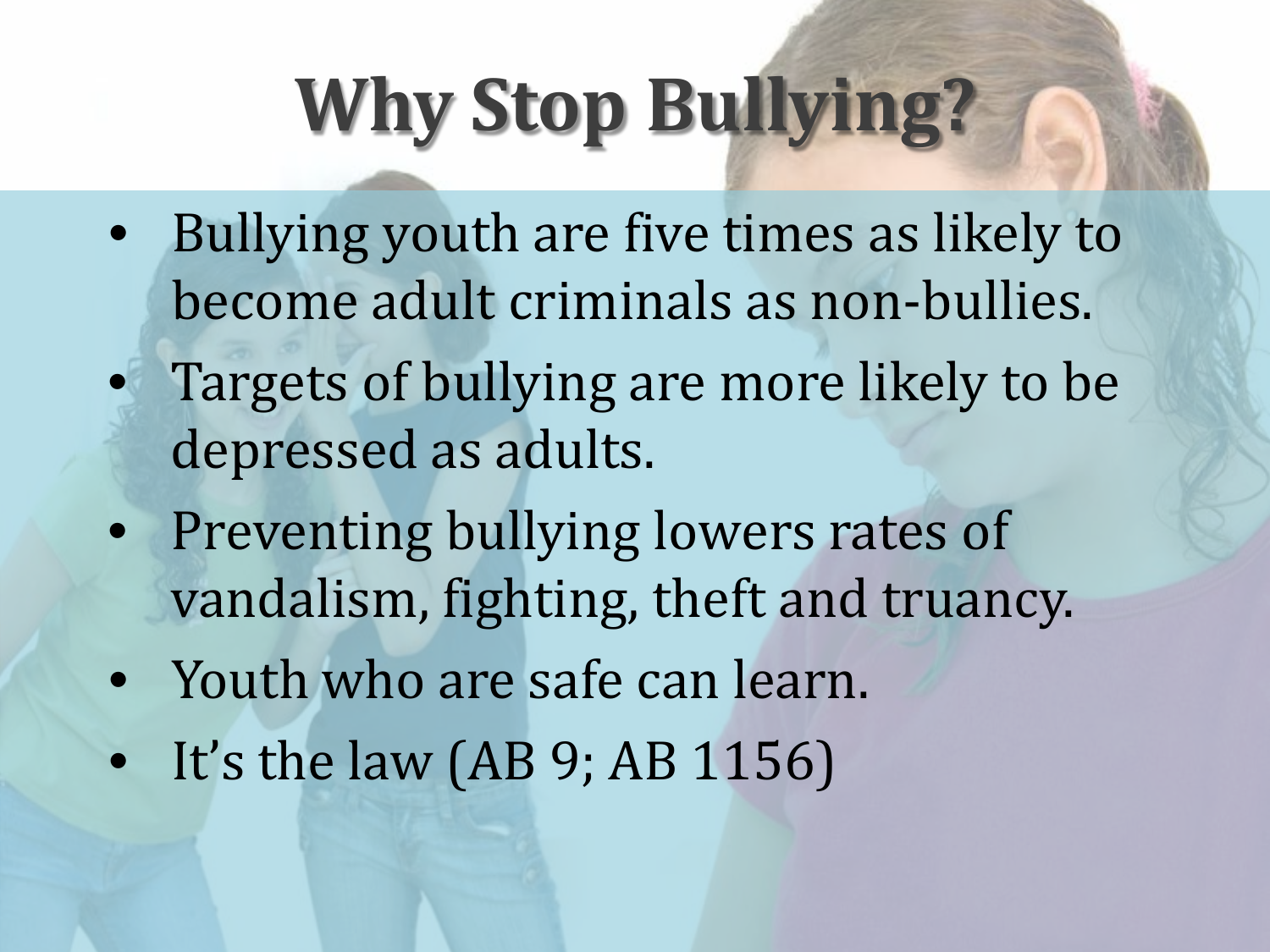#### **How Do We Stop Bullying?**

**Bullying Prevention**

**Help aggressive youth change**

**Support target**

**Empower bystanders**

#### **Safe and Affirming School Climate**

**Consequences for aggression: Inevitable Predictable tone**

**Escalating**

**Positive feedback to students; positive feeling** 

**Staff spend time with students, especially students at risk**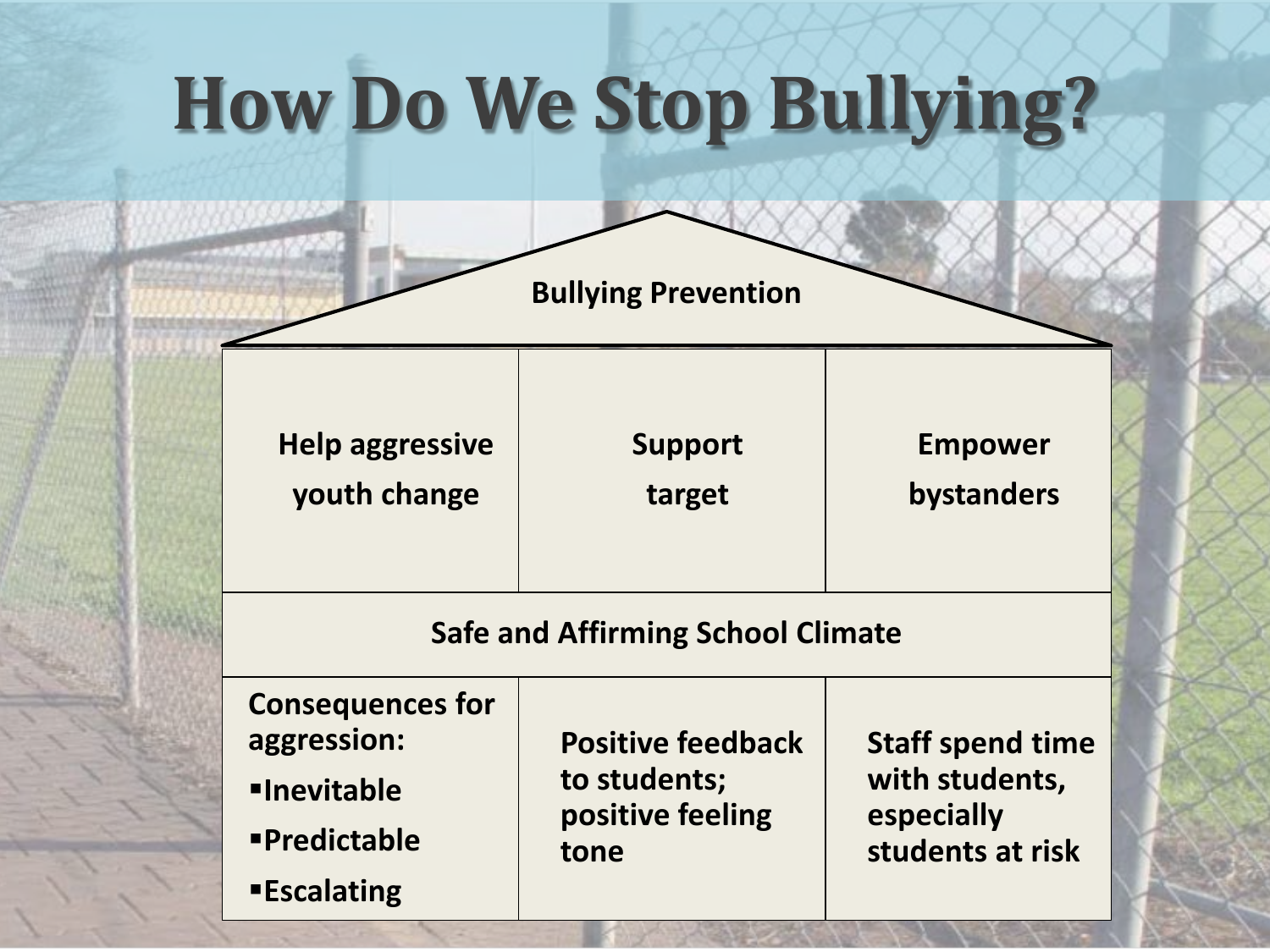#### **How Common is Bullying?**

• National data **Bully**  Target **Bystander**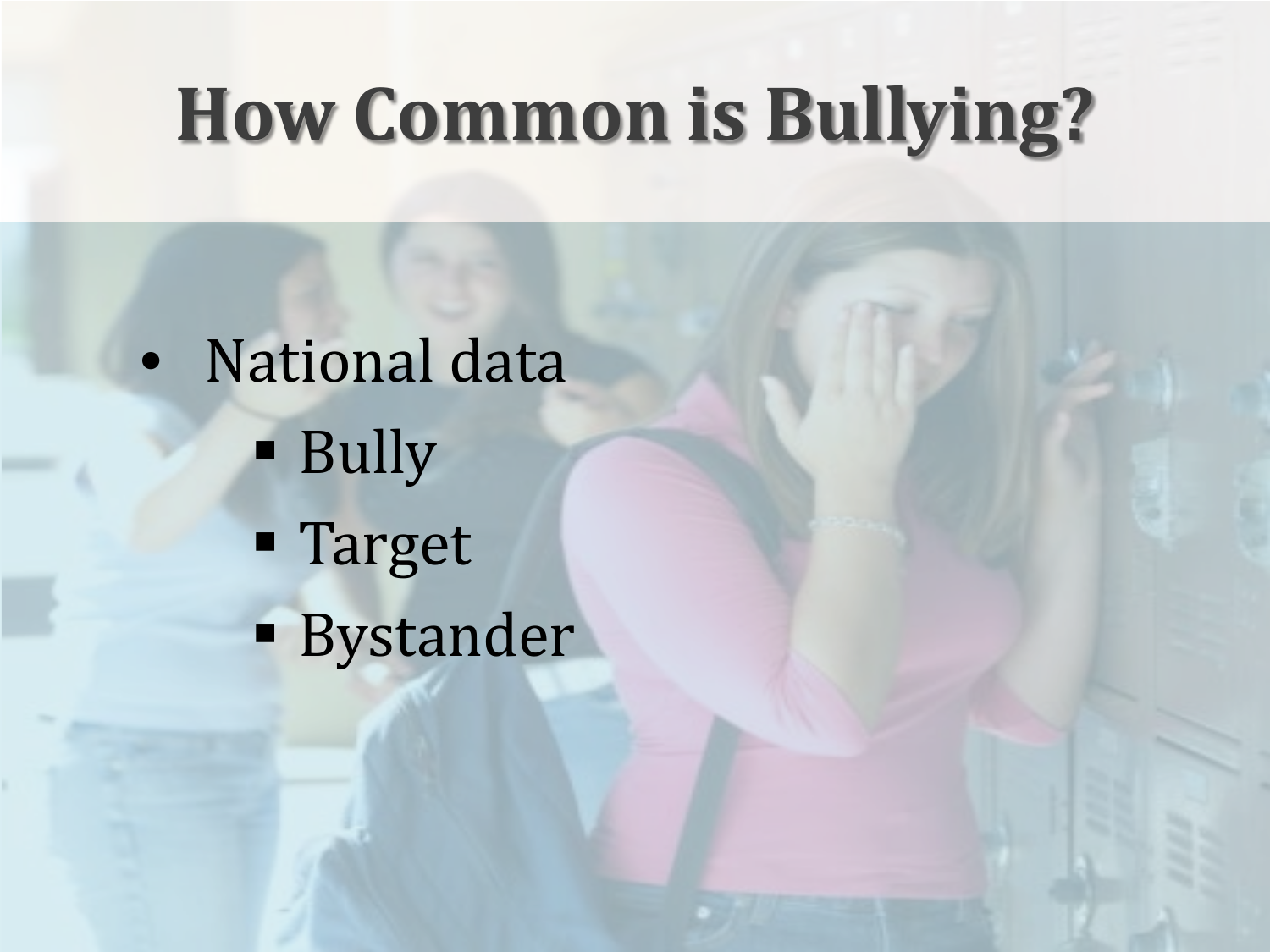## **What Doesn't Work in Responding to Bullying?**

- Ignoring
- Standing up to the bully
- Peer mediation
- Conflict resolution
- Zero tolerance
- Group treatment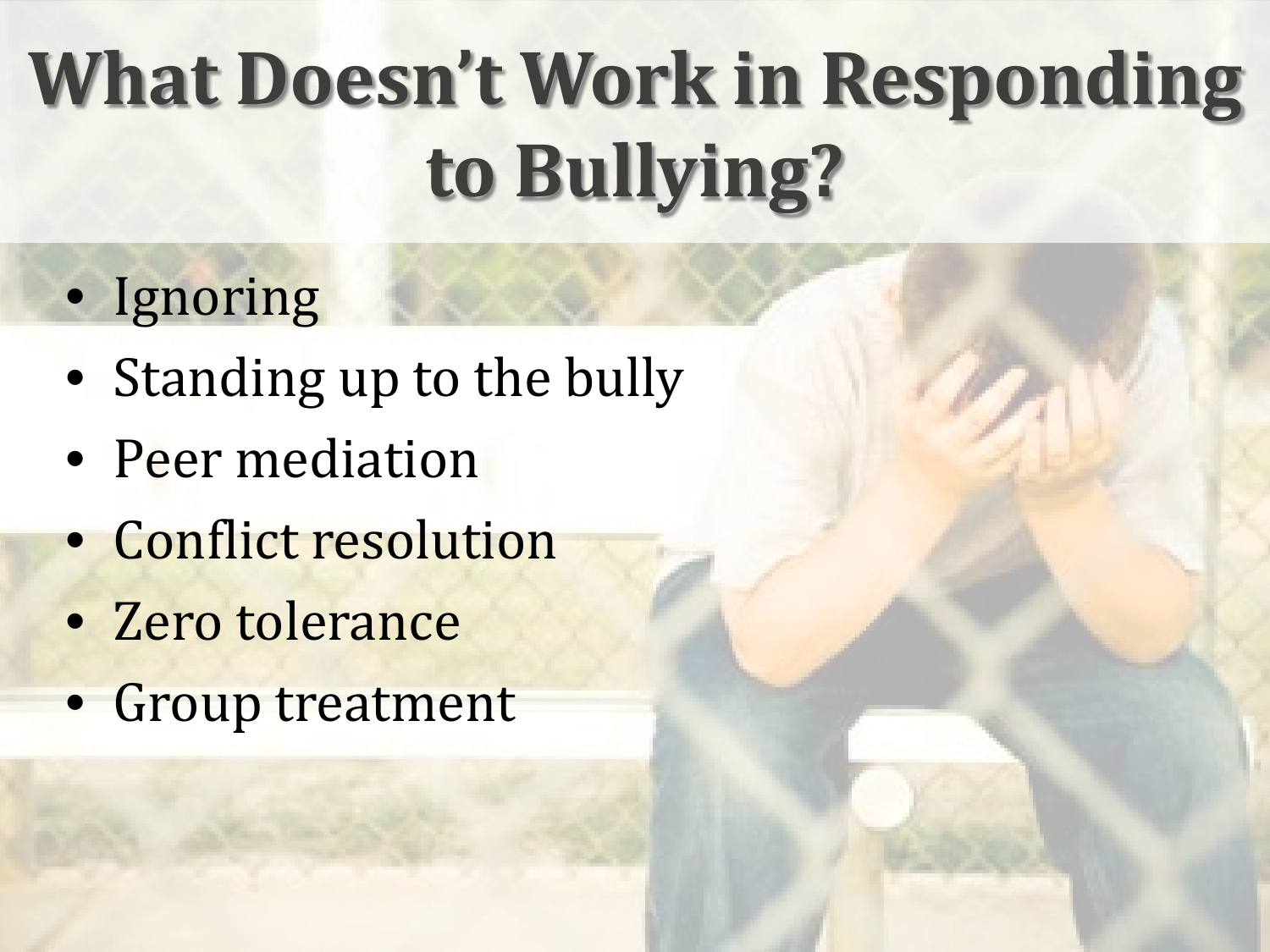## **What Does Work in Responding to Bullying?**

- Comprehensive and integrated approach
- Clear standards for expected behavior and consistent consequences
- Supervision in high risk areas
- Staff and student connections
- Parent involvement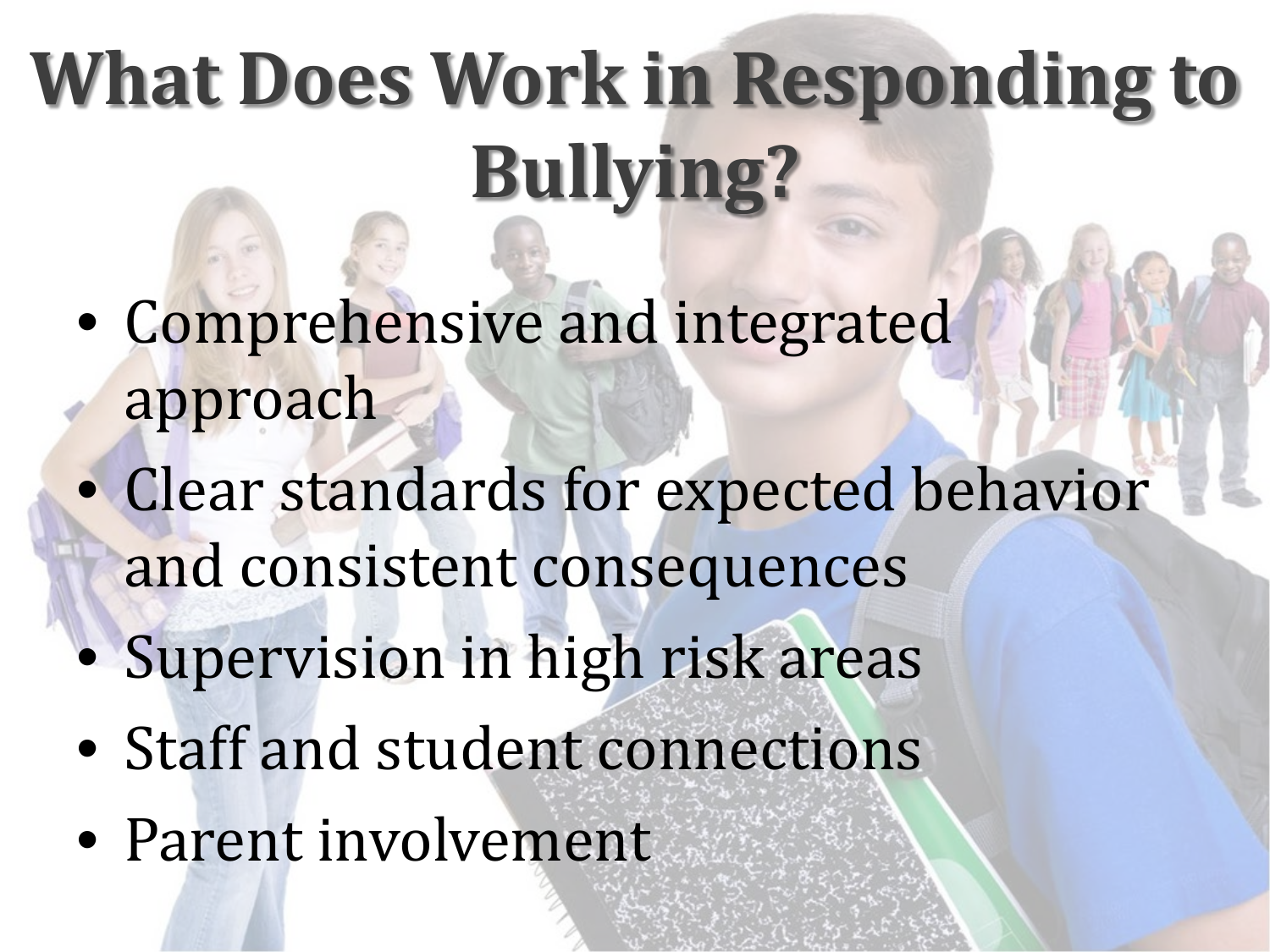- Comprehensive school wide effort
	- **Raise awareness**
	- **Train all staff**
	- **Reporting, tracking**
	- Curricular approaches embedding other school initiatives
	- **Enhanced supervision**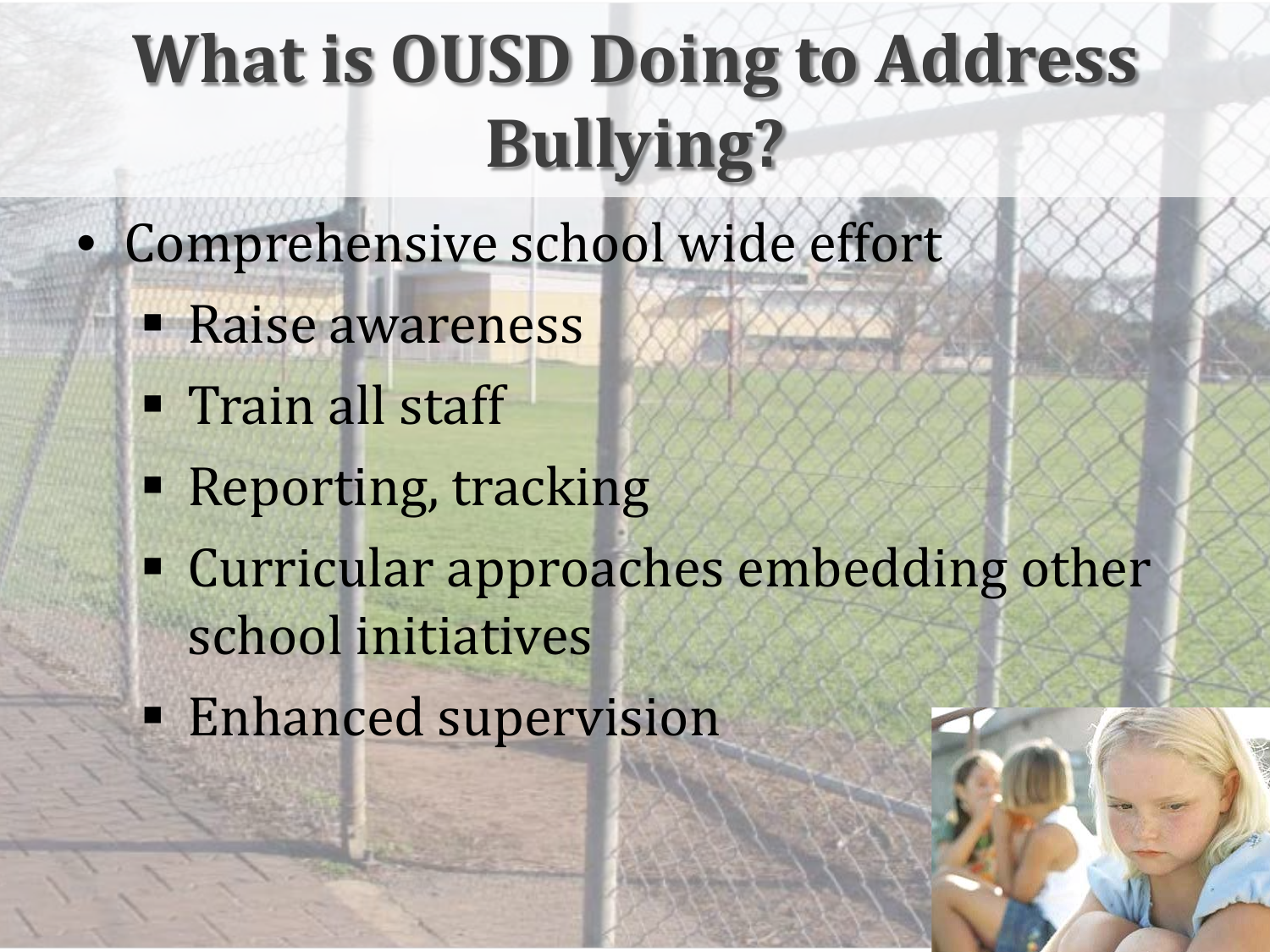The vision for the work:

- Strategic Plan Goal Safe and Welcoming Schools
	- School staff will receive training to facilitate the creation of safe, welcoming schools
		- Provide information to students, staff and parents on current safety issues such as cyber-crime, bullying and drug-alcohol abuse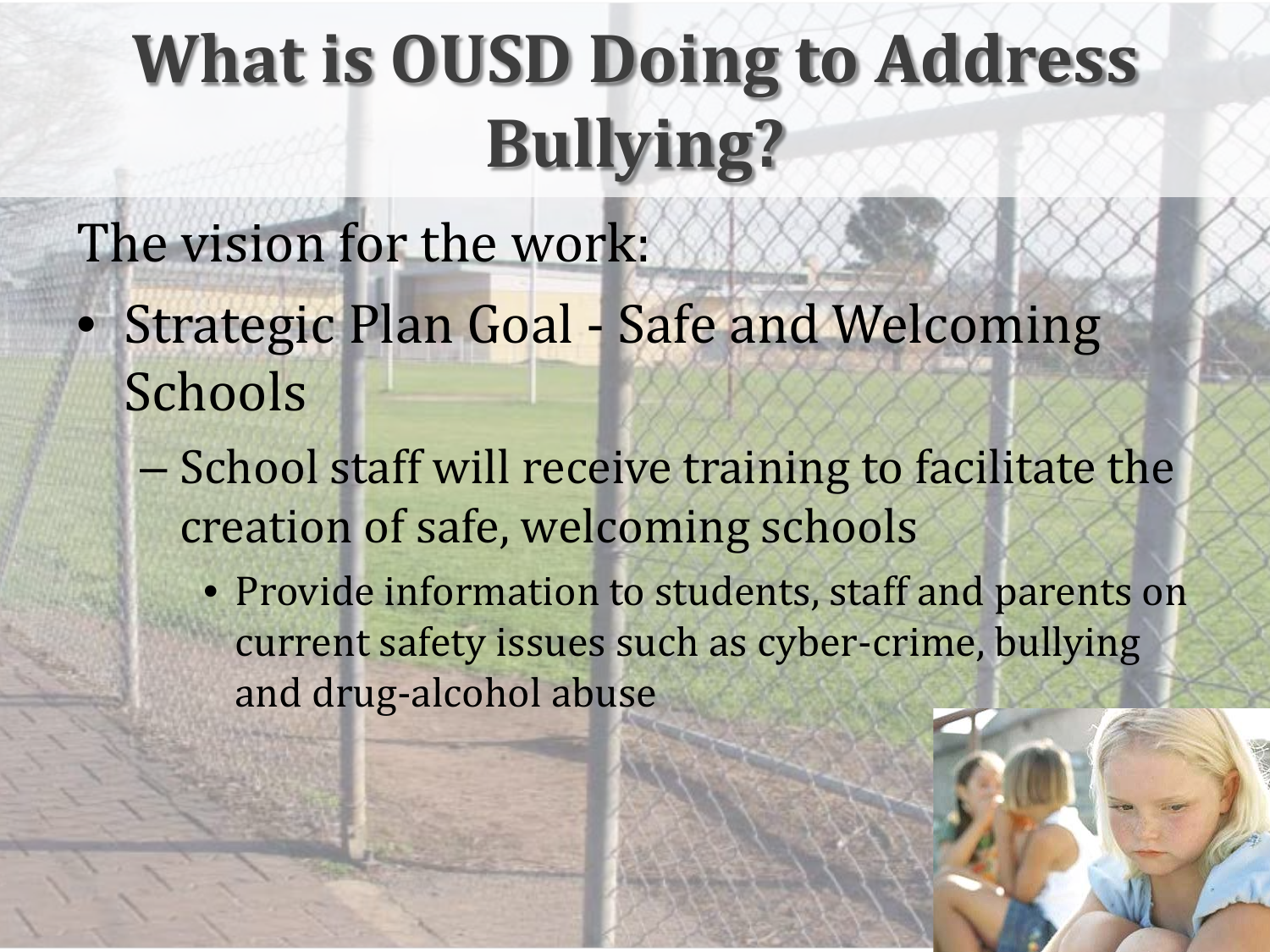- Professional development for site administrators and staff
	- **Based on the research of Dan Olweus** and Stan Davis
		- **► Book study**
		- $\triangleright$  Training resources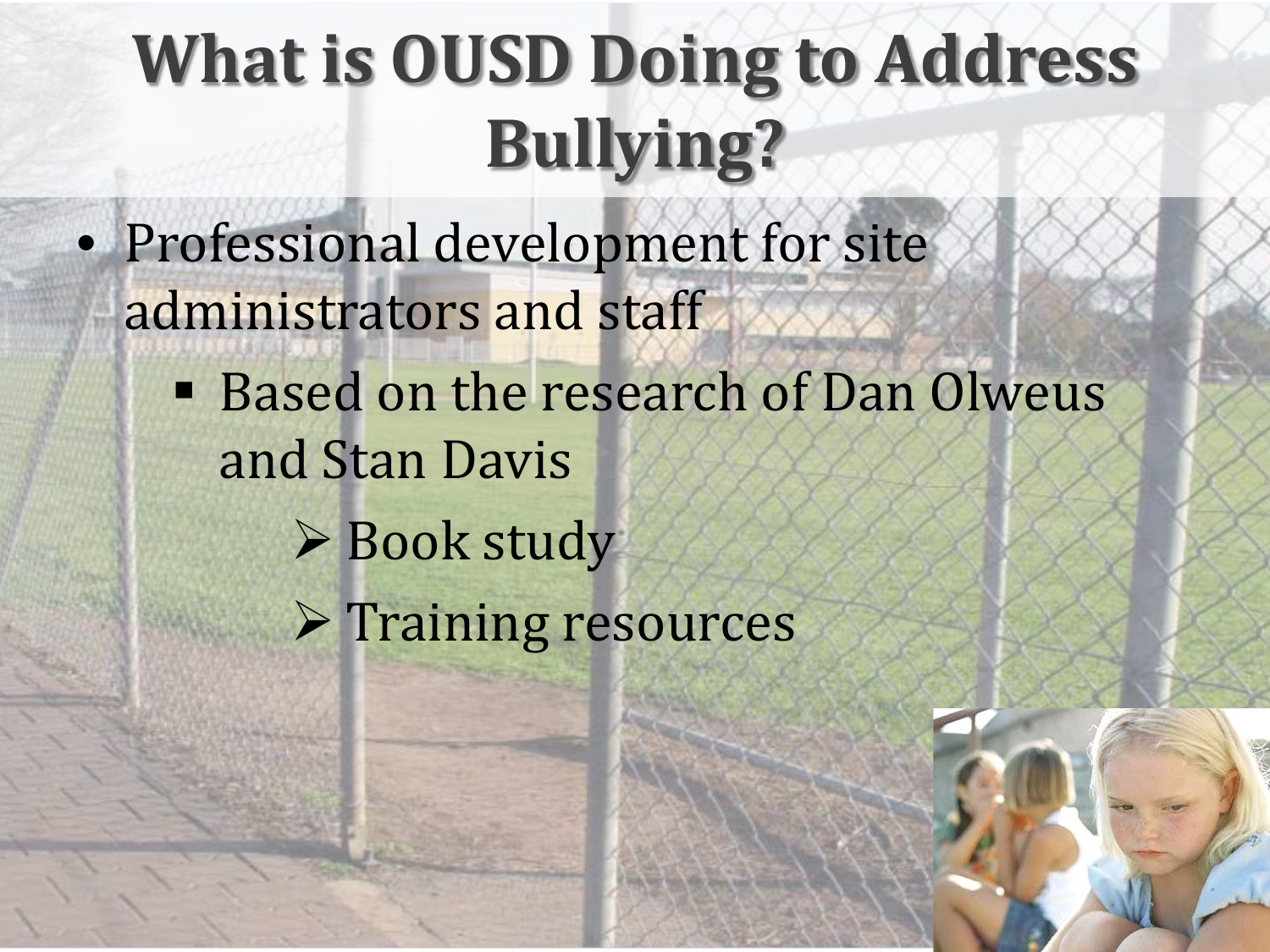- Raising community awareness
	- **School Websites**
	- **School newsletters**
	- **Parent meetings**
	- **Examples**

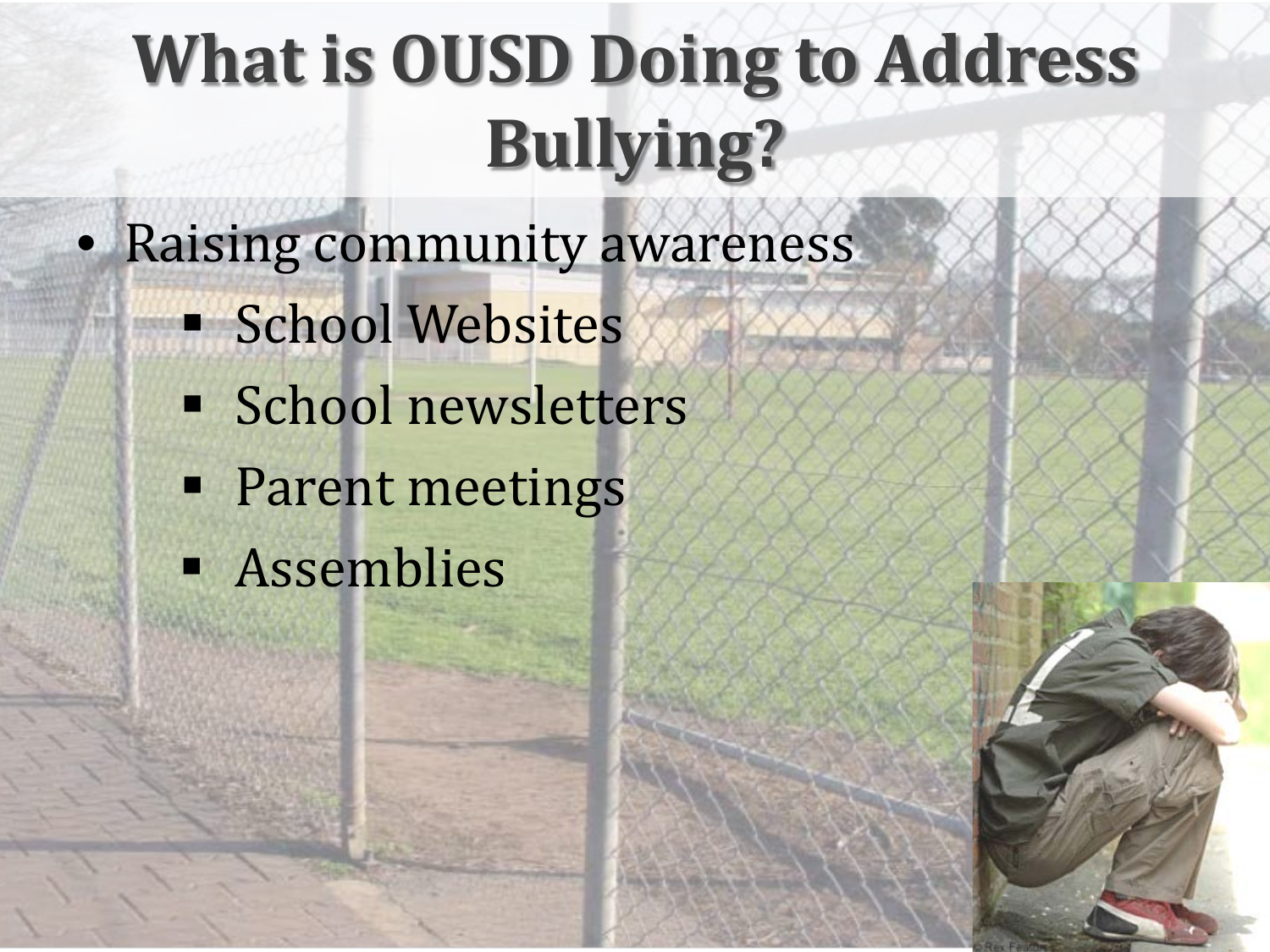**Expect Respect: Stop Bullying Now!** 

#### Olive's Pledge:

There is no place for bullying at Olive School. Aggressive behavior will not be tolerated. Sometimes, a simple definition for parents can be helpful, since the word "bullying" means many things to many people. Taken from Stan Davis' book: Schools Where Everyone Belongs, this is what bullying looks like:

•Done by someone with more power or social support to someone with less power or social support;

•In most bullying situations, the target cannot (and should not be expected to) stop the bullying by his or her own actions;

•It is repeated and ongoing.

Above all else, it is our goal to come alongside our students and offer our support. It is vital that those that are targets of bullying or aggressive behavior feel safe at school and realize that the adults on campus are there to protect and support them. We want to empower bystanders to take actions and immediately report to an adult if they see an incident of bullying. Olive's staff has not only participated in bullying prevention training, they have implemented the anti-bullying campaign, "Expect Staff behavior is the key element in effective behavior interventions. Olive staff members serve as models for respectful behavior. Consistent staff response to aggression tells young people which behaviors are unacceptable and assures that consequences will be given immediately.





when we: help them see that he target: model positive

**Imperial Elementary School**

#### **Safe and Welcoming Schools Preventing Bullying**

On the very second day of this school year, all students attended grade level Behavior and Safety Assemblies where rules for the use of the playground and expectations for safe and positive behavior were explained. In addition to promoting positive character development through the Pyramid of **Success** 

([http://www.coachwooden.com/index2.html\)](http://www.coachwooden.com/index2.html), we have included an emphasis on Understanding and Preventing Bullying into our existing expectations and terminology for students.

from nuth most them r and tions b tell **rthey** ys to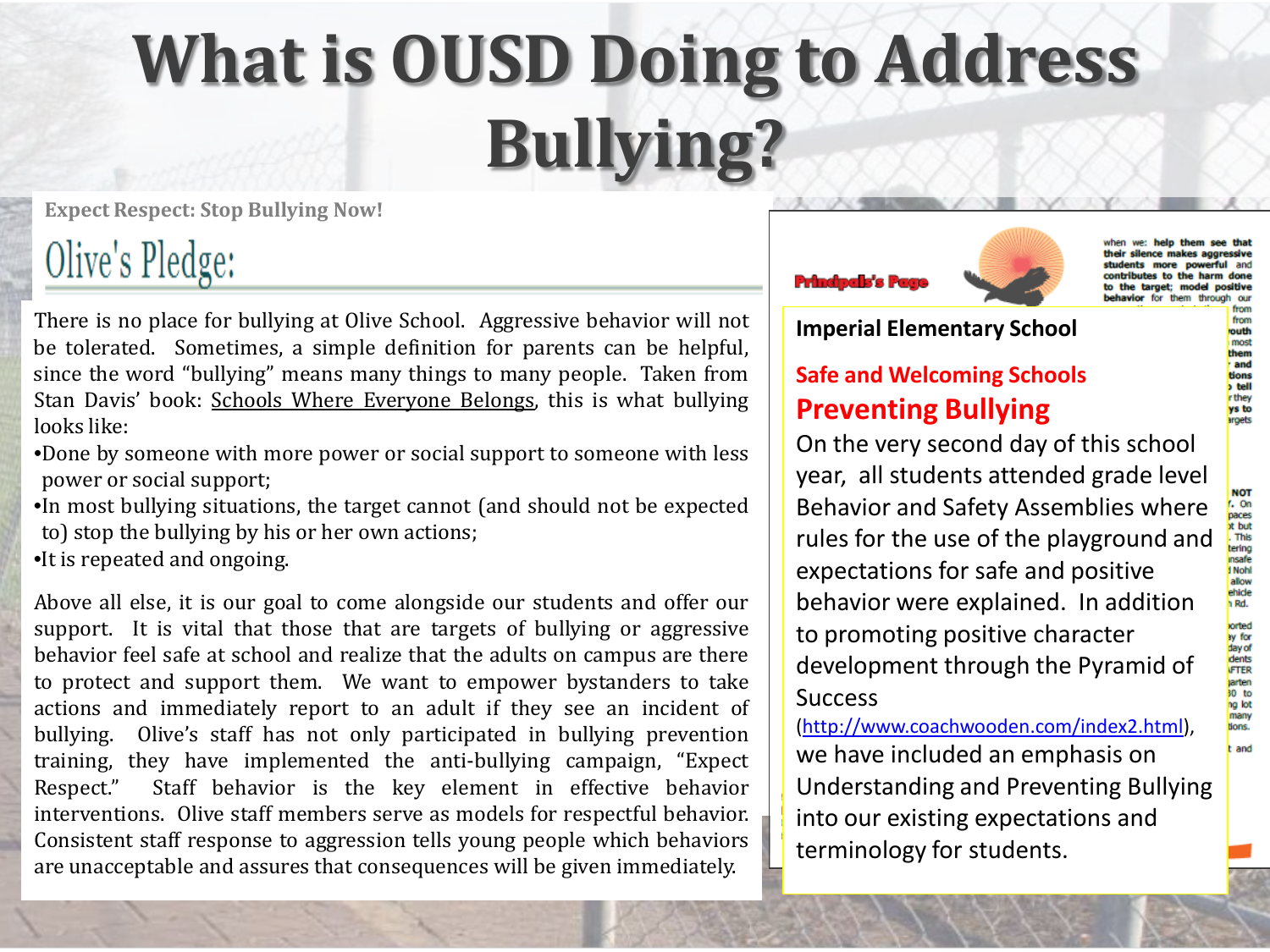- Embedding bullying interventions into other school initiatives
	- **Positive Behavior Interventions and** Supports (PBIS)
	- Caring School Communities

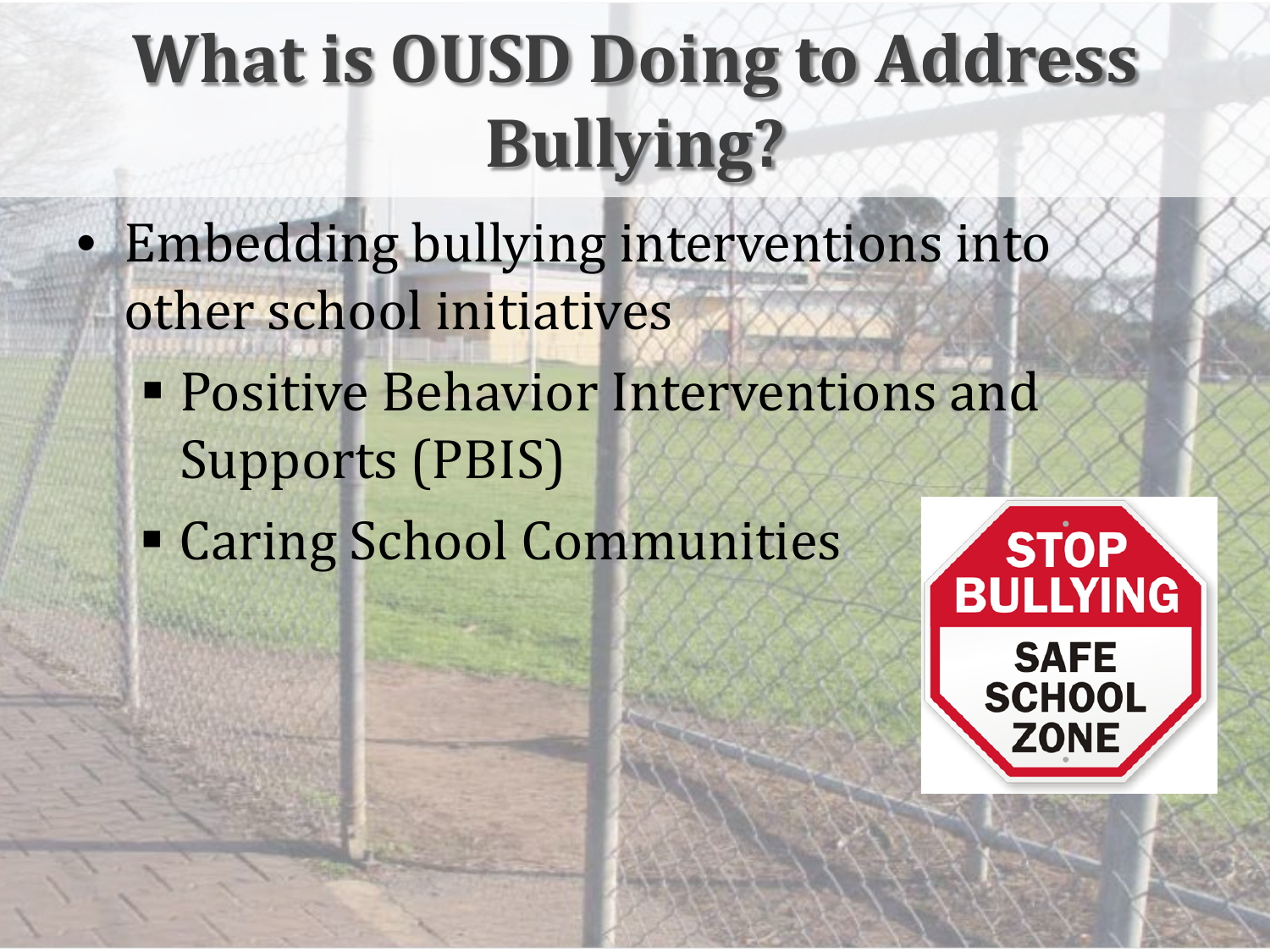- Implementing a discipline process:
	- Three step process report, investigate, reflect
	- Rubric-based discipline system
	- **Parent notification**
	- Updated AERIES discipline screen

489009(r)

Hate violence, the pupil has caused, attempted to cause, threatened to cause, or participated in an act of, hate, violence, as defined in subdivision (e) of Section 33032.5.

FP ▼ Bullying

Engaged in an act of bullying, including, but not limited to, bullying committed by means of an electronic act, as defined in subdivisions (f) and (g) of section 32261, directed specifically toward a pupil or school personnel.

- Minor Defiance 48900(k)

Disrupted school activities or willfully defied the valid authority of supervisors, teachers, administrators, school officials, or